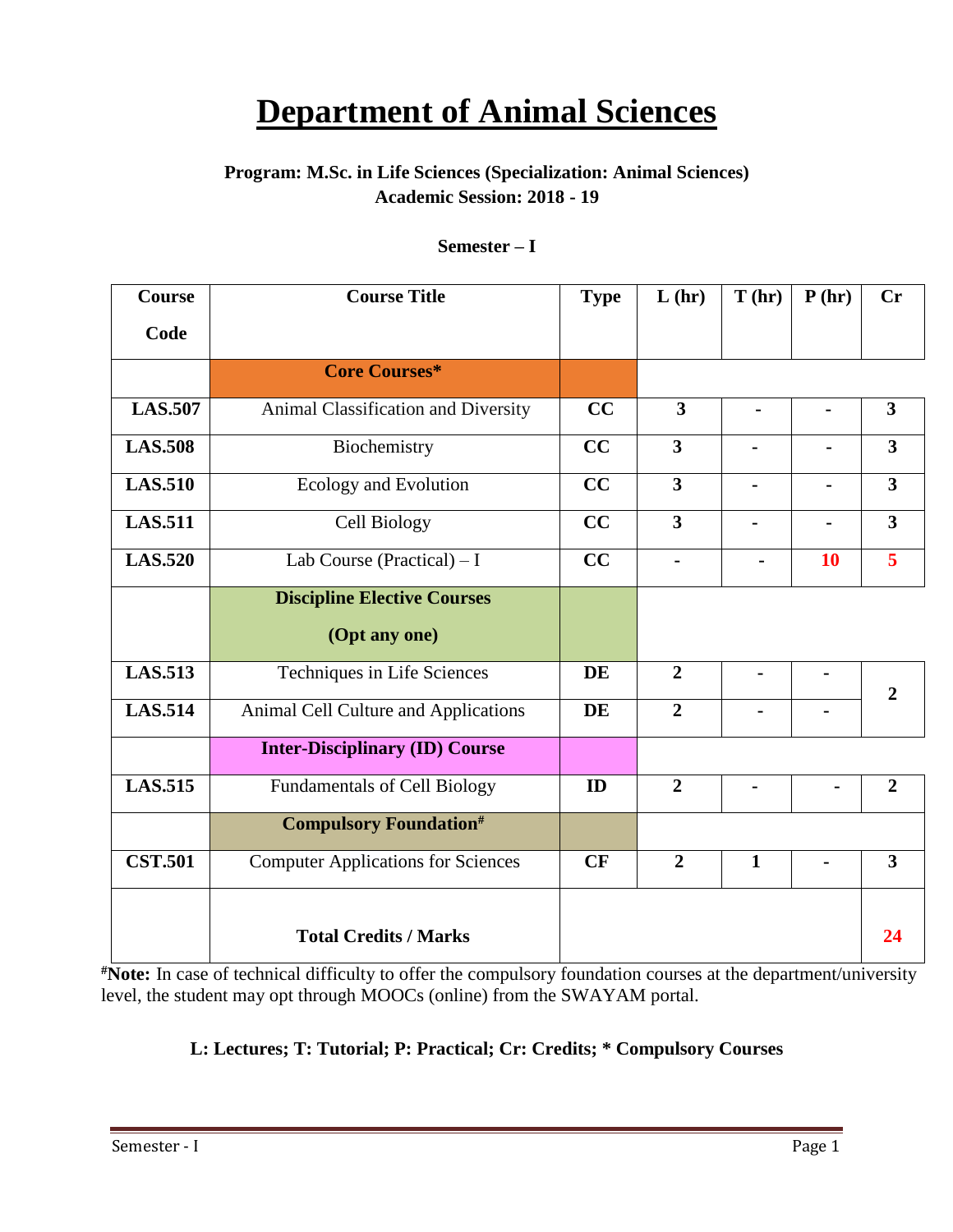# **Examination Pattern**

- A: Continuous Assessment: [25 Marks]
	- i. Surprise Test (minimum three) Based on Objective Type Tests (10 Marks)
	- ii. Term paper (10 Marks)
	- iii. Assignment(s) (5 Marks)
- B: Pre-Scheduled Mid Semester Test-1: Based on Subjective Type Test [25 Marks]
- C: Pre-Scheduled Mid Semester Test-2: Based on Subjective Type Test [25Marks]
- D: End-Term Exam (Final): Based on Objective Type Tests [25 Marks]
- E: Practical: (Annexure A)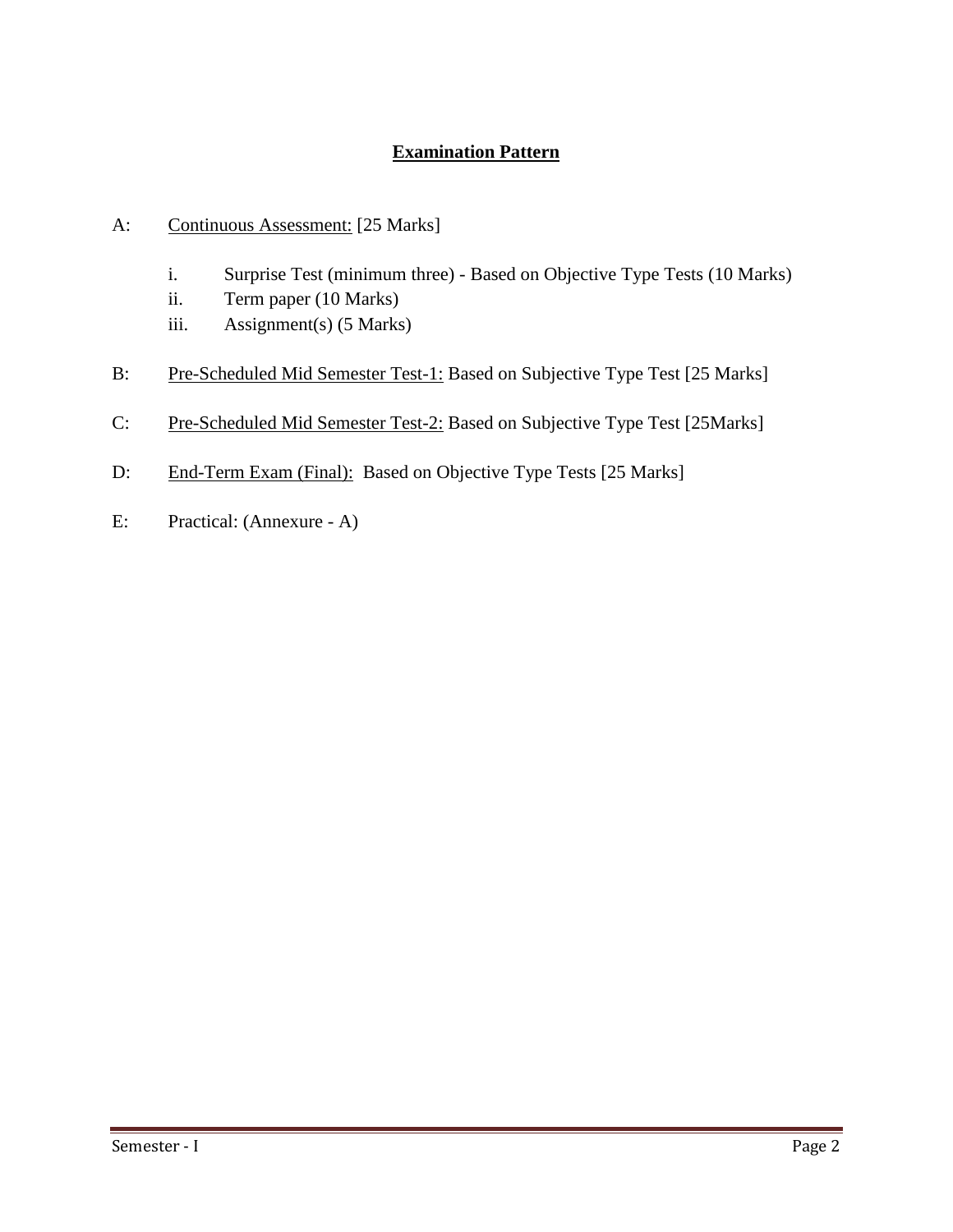#### **Semester - I**

### **Core Courses:**

#### **LAS.507: Animal Classification and Diversity 3 Credits**

**Learning Objectives:** Students with varied graduation subjects take up our program. Hence, the course is designed to bring them on a common platform to provide a common understanding of diversity of life forms with an emphasis on animals. The three main objectives of the course are:

- To learn how organisms are classified according to their physical characteristics and evolutionary relationships
- To familiarize with animal diversity and classification
- To appreciate the vastness of biodiversity and understand its importance

| Unit             | <b>Syllabus</b>                                                                                                                                  | <b>Lectures</b> |
|------------------|--------------------------------------------------------------------------------------------------------------------------------------------------|-----------------|
| 1.               | Systematics: Binomial nomenclature; three domain classification;                                                                                 | 10              |
|                  | phylogenetic tree construction; applications of phylogeny; cladistics:                                                                           |                 |
|                  | monophyletic, paraphyletic and polyphyletic groups; shared and derived                                                                           |                 |
|                  | characters; homoplasy; parsimony analysis; molecular clocks                                                                                      |                 |
| 2.               | Domain Eukarya: Algae; Fungi; phylogeny of living animals; overview                                                                              | 12              |
|                  | of non-chordates: phylums porifera, cnidarian, Platyhelminthes,                                                                                  |                 |
|                  | Rotifera, Lopophorates, Mollusca, Annelida, nematode, Arthropoda,                                                                                |                 |
|                  | Echinodermata; overview of chordates:cephalochordate, urochordata,                                                                               |                 |
|                  | Myxini, Petromyzontida, Chondrichthyes, Actinopterygii, Actinistia,                                                                              |                 |
|                  | Dipnoi, Amphibia, Reptilia and Mammalia                                                                                                          |                 |
| 3.               | Animal models: Animal models of disease & research: Drosophila, C.                                                                               | 10              |
|                  | elegans, Zebrafish, Mice and Human; Common parasites and pathogens                                                                               |                 |
|                  | of humans, domestic animals, crops and fungi                                                                                                     |                 |
| $\overline{4}$ . | Biodiversity and Conservation: Importance of biodiversity; types &                                                                               | 13              |
|                  | patterns of biodiversity; measurement of biodiversity: Simpson'                                                                                  |                 |
|                  | diversity index and Shannon-Weiner index; ecosystem services and<br>value; loss of biodiversity; ex-situ and in -situ conservation strategies of |                 |
|                  | biodiversity: national parks, wild life sanctuaries, biodiversity hotspots                                                                       |                 |
|                  | and world heritage sites; rare and endangered species; impact of climate                                                                         |                 |
|                  | change on biodiversity                                                                                                                           |                 |
|                  | <b>Suggested Reading:</b>                                                                                                                        |                 |
|                  |                                                                                                                                                  |                 |
|                  | 1. Damron, W. S. (2012). Introduction to Animal Science. Prentice Hall. 5th Edition                                                              |                 |
|                  | 2. Lisa AU. et al. (2016). Campbell Biology. Pearson publishers, 11th edition.                                                                   |                 |
|                  | 3. Primack, R. B. (2014). Essentials of Conservation Biology. Sinauer Associates Inc., 6 th<br>edition                                           |                 |
|                  | 4. Modern textbook of zoology: vertebrates R.L. Kothpal                                                                                          |                 |
| 5.               | The Tree of Life by Pablo Vargas, Sinauer Associates, Oxford University Press                                                                    |                 |

- by Pablo Vargas. Sinauer Associates, Oxford University Press
- 6. Kapoor, V.C., 1983. Theory and practice of animal taxonomy. (Oxford & IBH Publ. Co.)
- 7. Mayr, E. & Ashlock, P.D., 1991. Principles of Systematic Zoology. (McGraw Hill International Edition)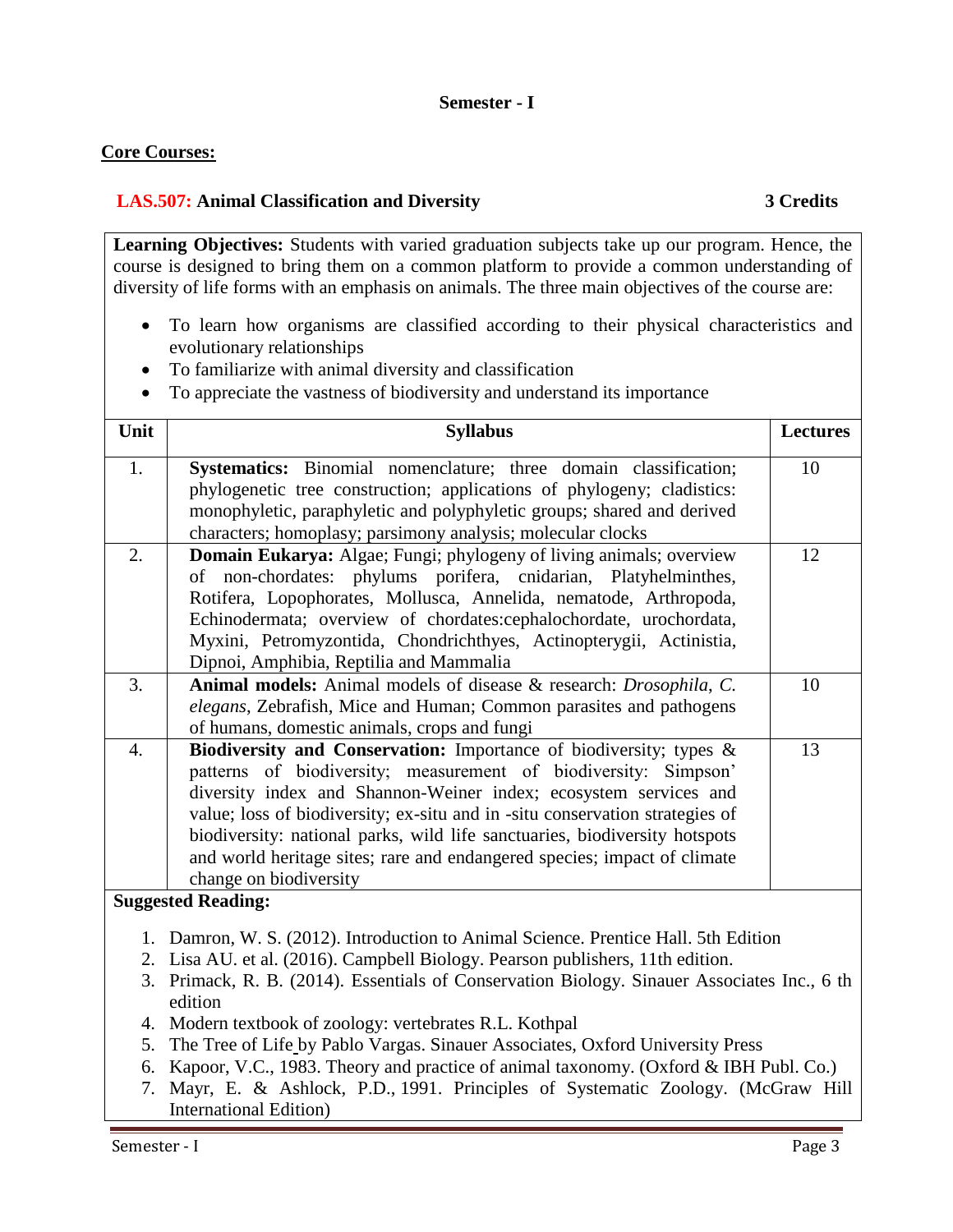#### **LAS.508: Biochemistry 3 Credits**

|                                                                                                   | Learning Objective: The course is designed to teach fundamentals and basics of biochemistry |                 |  |
|---------------------------------------------------------------------------------------------------|---------------------------------------------------------------------------------------------|-----------------|--|
| and to prepare the students for advanced aspects of biochemistry such as nutrition and metabolism |                                                                                             |                 |  |
| associated with human physiology.                                                                 |                                                                                             |                 |  |
| Unit                                                                                              | <b>Syllabus</b>                                                                             | <b>Lectures</b> |  |
| 1.                                                                                                | Principles of Biophysical Chemistry: pH, buffers, reaction kinetics,                        | 10              |  |
|                                                                                                   | thermodynamics, colligative properties, chemical bonds and stabilizing                      |                 |  |
|                                                                                                   | interactions: van der Waals, electrostatic, hydrogen bonding & hydrophobic                  |                 |  |
|                                                                                                   | interactions.                                                                               |                 |  |
| 2.                                                                                                | Bioenergetics: Concept of free energy, standard free energy, determination                  | 12              |  |
|                                                                                                   | of $\Delta G$ for a reaction. Relationship between equilibrium constant and standard        |                 |  |
|                                                                                                   | free energy change, biological standard state & standard free energy change                 |                 |  |
|                                                                                                   | in coupled reactions. Biological oxidation-reduction reactions, redox                       |                 |  |
|                                                                                                   | potentials, relation between standard reduction potentials & free energy                    |                 |  |
|                                                                                                   | change (derivations and numericals included). High energy phosphate                         |                 |  |
|                                                                                                   | compounds - introduction, phosphate group transfer, free energy of                          |                 |  |
|                                                                                                   | hydrolysis of ATP and sugar phosphates along with reasons for high $\Delta G$ ,             |                 |  |
|                                                                                                   | energy change.                                                                              |                 |  |
| 3.                                                                                                | Composition, Structure and Function of Biomolecules: Classification,                        | 11              |  |
|                                                                                                   | structure, general properties and functions of <b>polysaccharides</b> and complex           |                 |  |
|                                                                                                   | carbohydrates; amino sugars, proteoglycans and glycoproteins. Lipids -                      |                 |  |
|                                                                                                   | Classification, structure, properties and functions of fatty acids, essential               |                 |  |
|                                                                                                   | fatty acids, fats, phospholipids, sphingolipids, cerebrocides, steroids, bile               |                 |  |
|                                                                                                   | prostaglandins, lipoamino acids, lipoproteins, proteolipids,<br>acids,                      |                 |  |
|                                                                                                   | phosphatidopeptides, lipopolysaccharides. Proteins - Peptide synthesis:                     |                 |  |
|                                                                                                   | chemical and Merrifield synthesis. Primary (peptide conformation, N- and C-                 |                 |  |
|                                                                                                   | terminal, peptide cleavage), Secondary ( $\alpha$ -helix, $\beta$ -sheet, random coil,      |                 |  |
|                                                                                                   | Ramachandran plot), Tertiary and Quaternary structures of proteins.                         |                 |  |

#### **Suggested Reading:**

1. Berg, J. M., Tymoczko, J. L. and Stryer, L. (2010). Biochemistry. W.H. Freeman & Company.

4. **Enzymology:** Historical perspective, general characteristics, nomenclature,

enzyme preparation. Clinically important enzymes.

IUB enzyme classification (specific examples), measurement and expression of enzyme activity, enzyme assay, factors influencing enzyme activity, active site, Michaelis-Menten equation and its importance. Definitions of IU, Katal, enzyme turnover and specific activity. Methods for isolation, purification and characterization of enzymes, tests for homogeneity of 12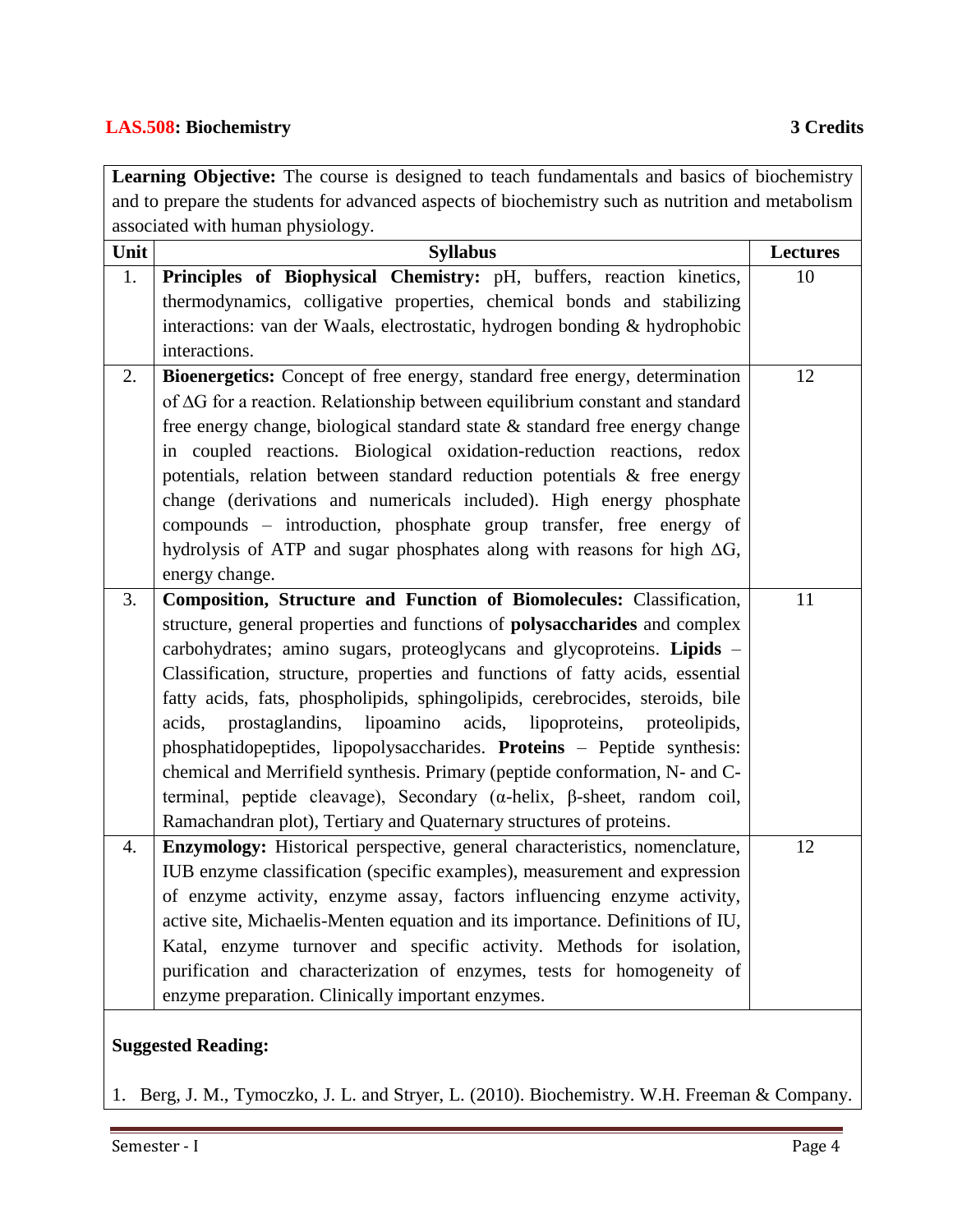USA.

- 2. Mathews, C. K., Van Holde, K. E. and Ahern, K. G. (2000). Biochemistry. Oxford University Press Inc. New York.
- 3. Nelson, D. and Cox, M. M. (2008). Lehninger Principles of Biochemistry. BI publications Pvt. Ltd. Chennai, India.
- 4. Shukla, A. N. (2009). Elements of Enzymology. Discovery Publishing. New Delhi, India.
- 5. Voet, D. and Voet, J. G. (2008). Principles of Biochemistry. CBS Publishers & Distributors. New Delhi, India.

# **LAS.510: Ecology and Evolution 3 Credits**

**Learning objective:** Through this course the students will gain insight into the living organism in relation to its environment. The two main objectives of the course are:

- To understand the interdependency of ecology and evolution and their importance in all the domains of life
- To realize that ecology and evolutionary biology play a crucial role in facing the grand challenges of our time

| Unit             | <b>Syllabus</b>                                                                                                                                                                                                                                                                                                                                                                                                                                                                                                                                                                       | <b>Lectures</b> |
|------------------|---------------------------------------------------------------------------------------------------------------------------------------------------------------------------------------------------------------------------------------------------------------------------------------------------------------------------------------------------------------------------------------------------------------------------------------------------------------------------------------------------------------------------------------------------------------------------------------|-----------------|
| 1.               | Introduction to Ecology: Habitat and niche, adaptation, ecosystem,<br>biotic and abiotic factors, food chain, food webs, trophic level,<br>Biogeography – classification and zones                                                                                                                                                                                                                                                                                                                                                                                                    | 8               |
| 2.               | Ecosystem Dynamics: Concept and components of ecosystem,<br>ecological pyramids, energy flows in different ecosystems, energy<br>models, ecosystem productivity. Types and characteristics of ecosystem-<br>terrestrial (forest, desert, grassland) and aquatic (pond, marine),<br>wetlands, estuaries, natural and manmade ecosystems, forest types in<br>India. Biogeochemical cycles - cycling of water, nutrients.                                                                                                                                                                | 12              |
| 3.               | Population and Community Ecology: Population characteristics,<br>population interaction; prey-predator relationships;<br>Theories<br>of<br>population growth, population dynamics, regulation. Concept of<br>metapopulation, demes and dispersal, niche-concept and types, keystone<br>species, flagship species and umbrella species; dominant species,<br>ecotone, edge effect, ecotypes, plant indicators; ecological succession -<br>types and mechanism, theory of island                                                                                                        | 12              |
| $\overline{4}$ . | Evolution: Darwin & the origin of species, Lamarckism, Micro-<br>evolution: concept of natural selection, genetic drift (founder and bottle<br>neck effect) and gene flow, Hardy-Weinberg law, directional, disruptive,<br>stabilizing and sexual selection. Speciation: biological species concept,<br>allopatric, sympatric and parapatric speciation, concept of hybrid zone.<br>Macro-evolution: origin of life on earth, Oparin and Haldane hypothesis,<br>Urey-Miller experiments, geological timescale and events, continental<br>drift, mass extinctions, evolutionary trends | 13              |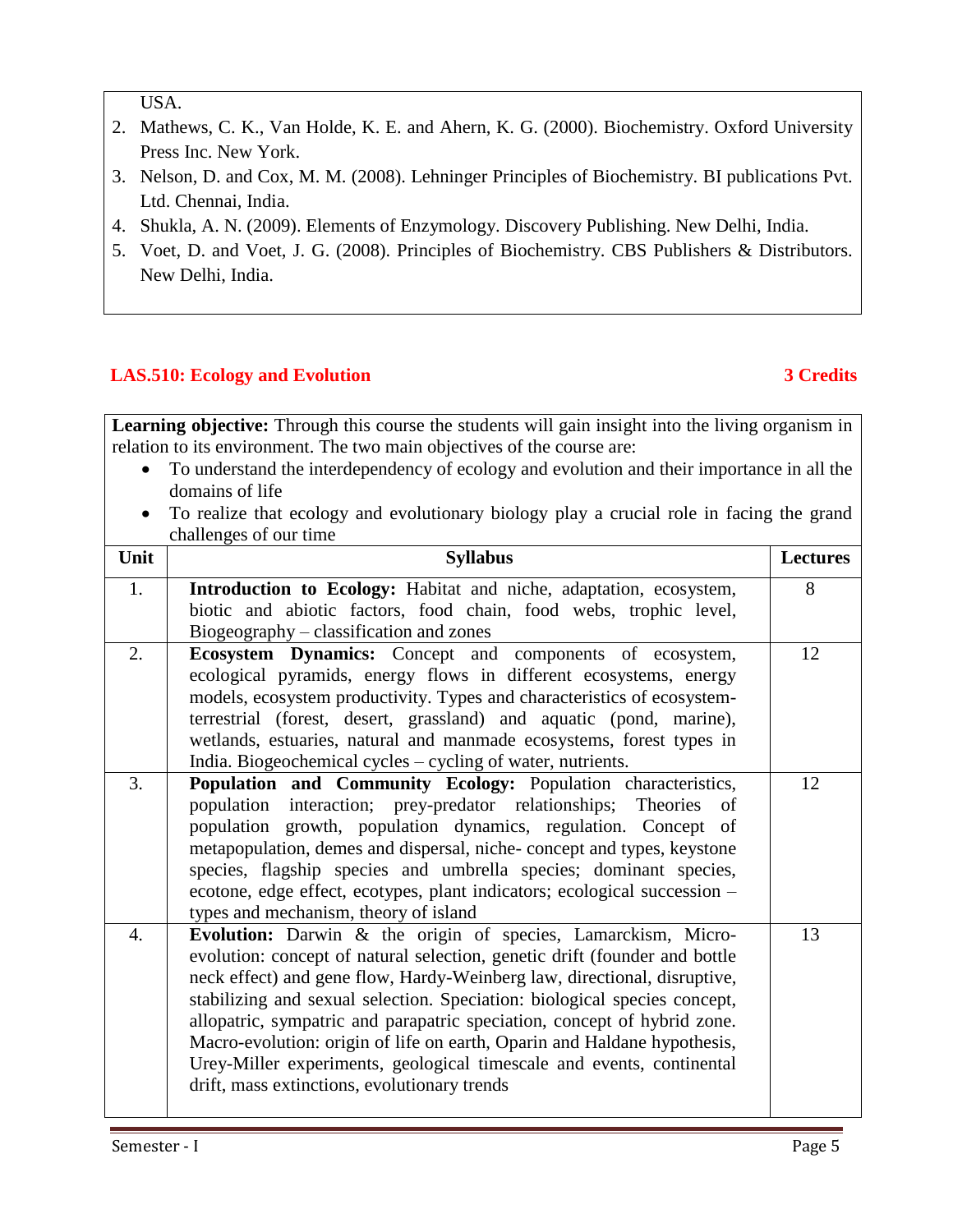### **Suggested Reading:**

- 1. Urry, L. A. et al. (2016). Campbell Biology. Pearson publishers, 11th edition.
- 2. Smith, T. M. and Smith, R. L. (2012). Elements of Ecology. Benjamin Cummings Publishing Company, 8th edition.
- 3. Begon, M., Howarth, R. W. and Townsend, C. R. (2014). Essentials of Ecology. Wiley
- 4. Publishers, 4th edition.
- 5. Odum, E. and Barrett, G. W. (2004). Fundamentals of Ecology. Cengage Learning, 5<sup>th</sup> edition.
- 6. Prasanthrajan, M and Mahendran, P. P. (2008). A Text Book on Ecology and Environmental Science
- 7. Evolution: Making sense of life by Carl Zimmer

#### **LAS.511: Cell Biology 3 Credits**

**Learning Objective:** Students will understand the structure and basic components of prokaryotic and eukaryotic cells, especially macromolecules, membranes, and organelles and their related functions.

| Unit | <b>Syllabus</b>                                                                | <b>Lectures</b> |
|------|--------------------------------------------------------------------------------|-----------------|
| 1.   | Cell: Evolution of the cell, molecules to cell, prokaryotes and eukaryotes.    | 10              |
|      | Membrane Structure and Function: Models of membrane structure,                 |                 |
|      | membrane proteins, membrane carbohydrates, membrane transport of small         |                 |
|      | molecules, membrane transport of macromolecules and particles.                 |                 |
| 2.   | Structural Organization and Function of Intracellular Organelles:              | 12              |
|      | Lysosomes, ribosomes, peroxisomes, golgi apparatus, endoplasmic reticulum      |                 |
|      | and its types, mitochondria and chloroplast, Structure of mitochondria and     |                 |
|      | nucleus, oxidation of glucose and fatty acids, electron transport chain (ETC): |                 |
|      | oxidative phosphorylation, chloroplast and photosynthesis.                     |                 |
| 3.   | <b>The Cytoskeleton:</b> The nature of cytoskeleton, intermediate filaments,   | 13              |
|      | microtubules, actin filaments, cilia and centrioles, organization of the       |                 |
|      | cytoskeleton.                                                                  |                 |
|      | Cell Communication: Cell adhesions, cell junctions and the extra cellular      |                 |
|      | matrix, cell-cell adhesion and communication, cell matrix adhesion, collagen   |                 |
|      | the fibrous protein of the matrix, non-collagen component of the extra         |                 |
|      | cellular matrix.                                                               |                 |
| 4.   | Cell Division and Cell Cycle: Mitosis and meiosis, their regulation, steps in  | 10              |
|      | cell cycle, regulation and control of cell cycle events.                       |                 |
|      |                                                                                |                 |

# **Suggested Reading:**

1. Alberts, B., Bray, D., Lews, J., Raff, M., Roberts, K. and Watson, J. D. (2010). Molecular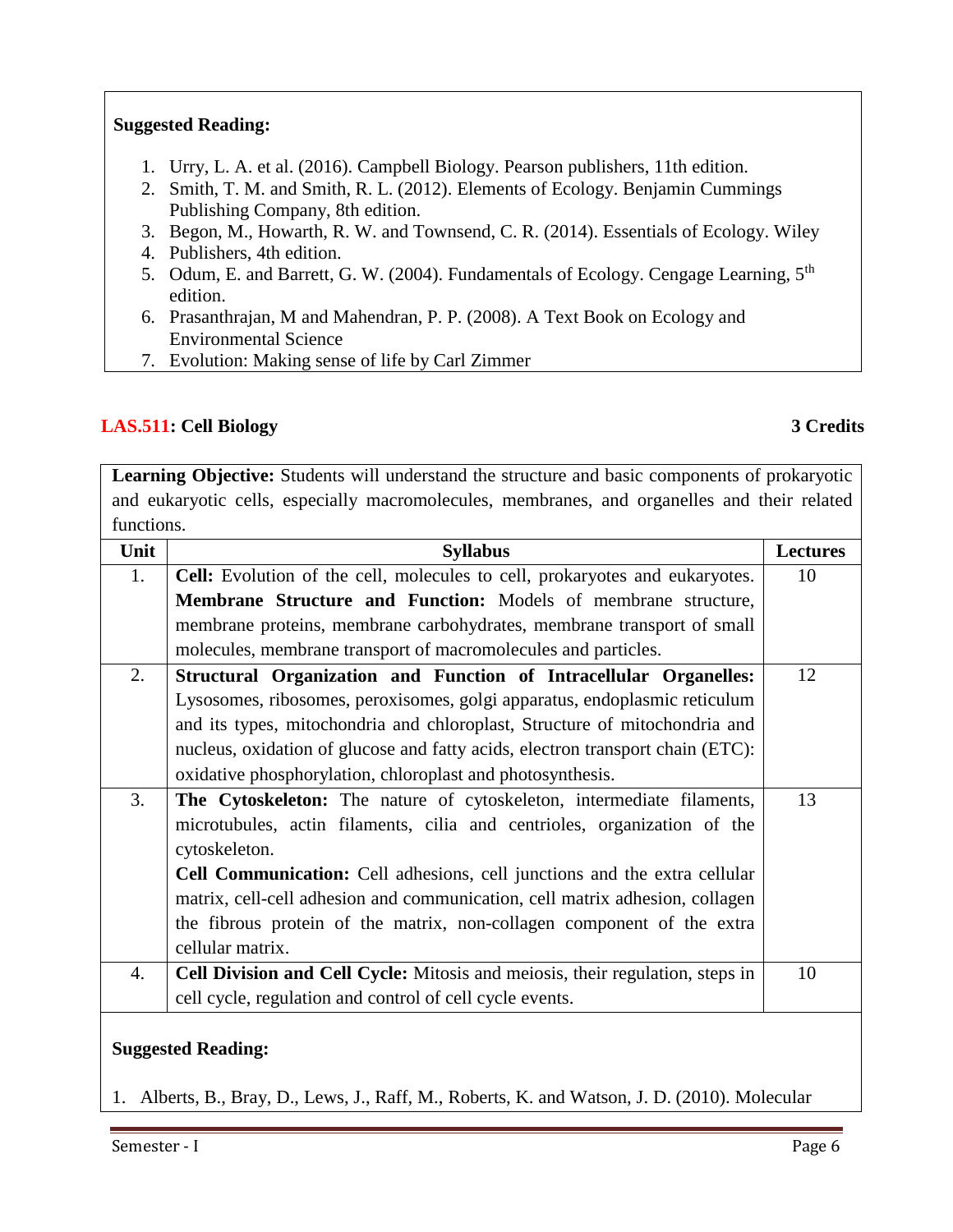Biology of the Cell. Garland publishers, Oxford.

- 2. Celis, J. E. (2006). Cell Biology: A Laboratory Handbook, Vol 1, 2, 3. Academic Press, UK.
- 3. Gupta, P. K. (2008). Cytology, Genetics and Evolution. Rastogi publications, Meerut, India.
- 4. Karp, G. (2010). Cell and Molecular Biology: Concepts and Experiments. John Wiley & Sons. Inc. New Delhi, India.

# **Discipline Elective Courses:**

# **LAS.513: Techniques in Life Sciences 2 Credits**

Learning Objective: The goal of this course for students is to acquire the necessary theoretical knowledge of various laboratory and analytical instruments.

| <b>Syllabus</b>                                                                     | <b>Lectures</b> |  |  |  |
|-------------------------------------------------------------------------------------|-----------------|--|--|--|
| Spectroscopy and Chromatography Techniques: Colorimetry, UV-Vis,                    | 8               |  |  |  |
| fluorimeter, FTIR, mass, IR, NMR, and X-ray. Principle, procedure and               |                 |  |  |  |
| applications of thin layer chromatography (TLC), gel filtration, FPLC and           |                 |  |  |  |
| ion exchange, affinity chromatography, GC, GLC and HPLC.                            |                 |  |  |  |
| Microscopy: Light microscopy, phase contrast microscopy, fluorescent                | $\tau$          |  |  |  |
| confocal microscope, scanning electron<br>microscopy,<br>microscopy                 |                 |  |  |  |
| (SEM/FESEM), transmission electron microscopy (TEM), atomic force                   |                 |  |  |  |
| microscopy.                                                                         |                 |  |  |  |
| Basic Molecular Biology Techniques: Isolation, purification and analysis            | 8               |  |  |  |
| of protein and nucleic acids. Electrophoresis: Principle of gel                     |                 |  |  |  |
| electrophoresis, polyacrylamide gel electrophoresis (PAGE and SDS-                  |                 |  |  |  |
| PAGE), agarose gel electrophoresis and 2-Dimensional gel electrophoresis.           |                 |  |  |  |
| Polymerase chain reaction (PCR): Principle, types and applications. Blotting        |                 |  |  |  |
| techniques: Southern, Northern, Western analysis, <i>In situ</i> hybridization etc. |                 |  |  |  |
| Advanced Immunological and Cell Culture Techniques: Perfusion,                      | 7               |  |  |  |
| different<br>techniques<br>of sectioning,<br>Fixation,<br><b>MTT</b><br>assay,      |                 |  |  |  |
| Electrophysiological techniques like Patch clamp immunochemical                     |                 |  |  |  |
| techniques, immunocytochemistry, immunofluorescence, radioimmunoassay               |                 |  |  |  |
| (RIA), Different enzyme linked immunosorbent<br>(ELISA),<br>assay                   |                 |  |  |  |
| immunoprecipitation, flow cytometry. Cell and tissue culture techniques:            |                 |  |  |  |
| Primary and secondary cultures.                                                     |                 |  |  |  |
|                                                                                     |                 |  |  |  |

# **Suggested Reading:**

1. Brown, T. A. (2010). Gene Cloning and DNA Analysis: An Introduction. 6th Edition, Wiley-Blackwell Publisher, New York.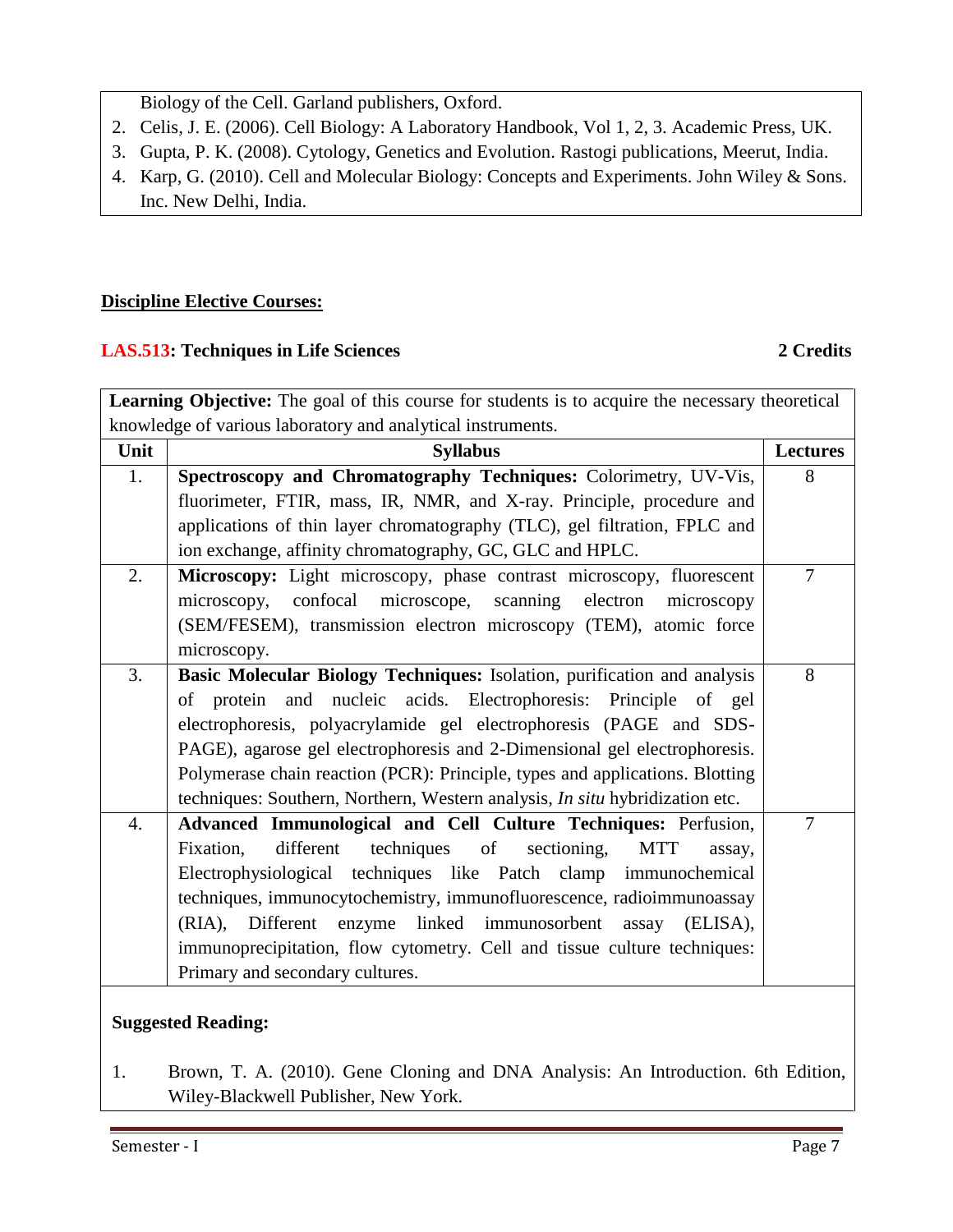- 2. Goldsby, R. A., Kindt, T. J. and Osborne, B. A. (2008). Kuby Immunology. 6th Edition, W. H. Freeman & Company, San Francisco.
- 3. Gupta, P. K. (2005). Elements of Biotechnology. Rastogi Publications, Meerut.
- 4. Kothari, C. R. (2008.) Research Methodology. New Age International (P) Ltd., New Delhi
- 5. Lewin, B. (2010). Genes X, CBS Publishers & Distributors. New Delhi.
- 6. Nelson, D. and Cox, M. M. (2009). Lehninger Principles of Biochemistry. W.H. Freeman and Company, New York.
- 7. Primrose. S. B. and Twyman, R. (2006). Principles of Gene Manipulation and Genomics. Blackwell Publishing Professional, U.K.
- 8. Sambrook, J. (2006). The Condensed Protocols from Molecular Cloning: A Laboratory Manual. Cshl Press. New York.
- 9. Sambrook, J. and Russell, D. W. (2000). Molecular Cloning: A Laboratory Manual (3 Vol-set). 3rd Edition, CSHL Press, New York.
- 10. Sawhney, S. K. and Singh, R. (2005). Introductory Practical Biochemistry. Narosa Publishing House, New Delhi.
- 11. Wilson, K. and Walker, J. (2006). Principles and Techniques of Biochemistry and Molecular biology. 6th Edition, Cambridge University Press India Pvt. Ltd., New Delhi.

### **LAS.514: Animal Cell Culture and Applications 2 Credits**

Learning Objective: The goal of this course is to provide the necessary theoretical knowledge on animals cells for *in vitro* studies, maintenance of animal cells *in vitro*, manipulation of animal cells *in vitro*, and application of molecular techniques to *in vitro* situations.

| Unit | <b>Syllabus</b>                                                                | <b>Lectures</b> |
|------|--------------------------------------------------------------------------------|-----------------|
| 1.   | Introduction to Animal Cell Culture: Historical background. Good               | 8               |
|      | Laboratory Practices (GLP), sterilization methods and techniques.              |                 |
|      | Biology of animal cell and cell-cell interactions, growth environment          |                 |
|      | and culture requirement. Primary culture, subculture, cell line, cell          |                 |
|      | strain, cell clone. Importance of serum and serum-free media, culturing        |                 |
|      | and sub-culturing of animal cells, in vitro transfection of animal cells,      |                 |
|      | cell-based assays, cell differentiation and movement, animal cell culture      |                 |
|      | facility.                                                                      |                 |
| 2.   | Cell Culture Types and Characterization: Primary cell culture, tissue          | 7               |
|      | culture, organ culture, cell line immortalization, cell line preservation $\&$ |                 |
|      | characterization, karyotype analysis, cellular markers, commercial cell        |                 |
|      | lines, and insect cell culture.                                                |                 |
| 3.   | Applications of Animal Cell Culture: Cancer Research, vaccine                  | 8               |
|      | manufacture, gene and stem cell therapy, production of recombinant             |                 |
|      | proteins, IVF Technology, toxicology studies.                                  |                 |
| 4.   | Translational Research Applications: Animal cells as the applicable            | 7               |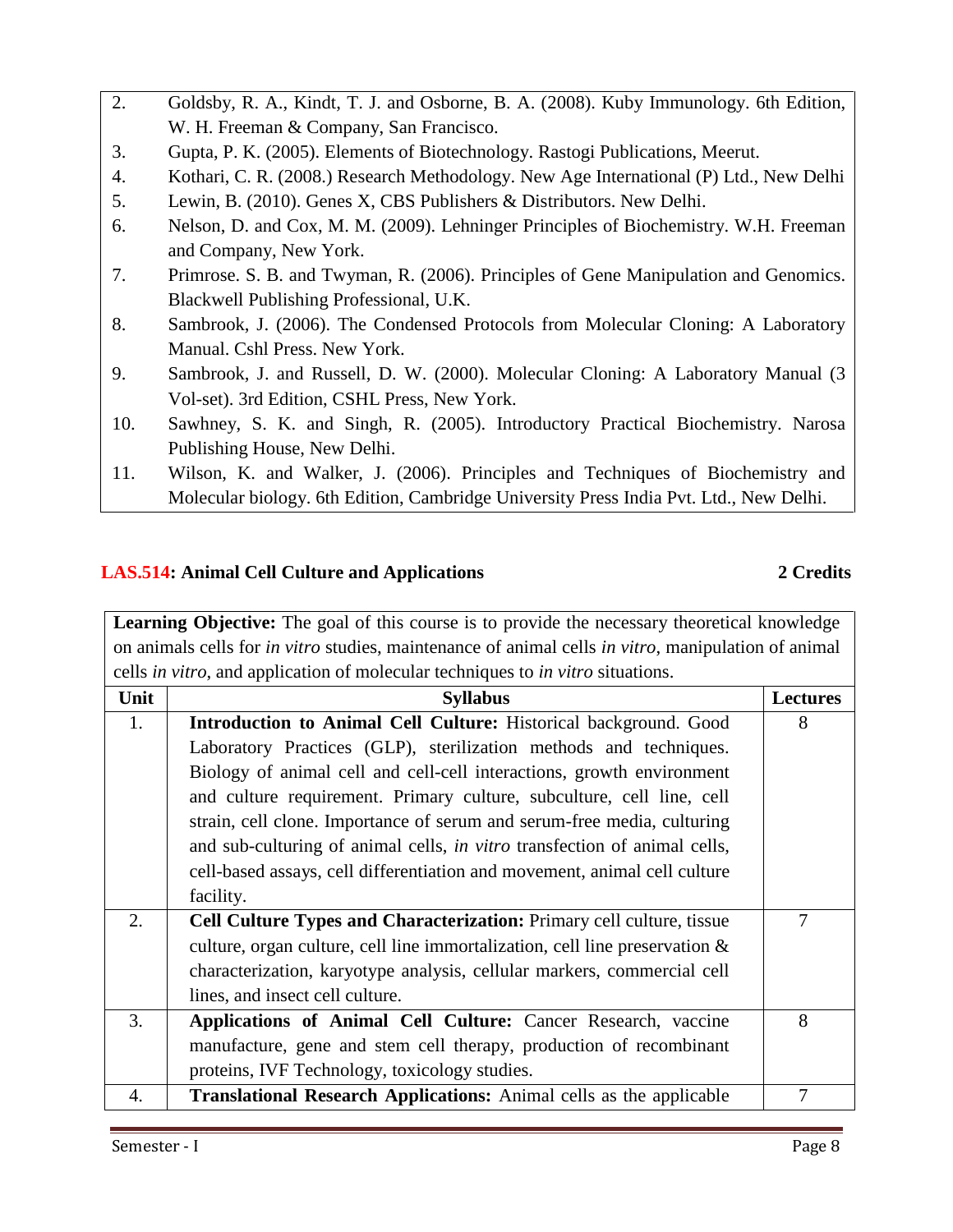| products (recombinants, hybridomas, stem cells and transplants). Focus |  |
|------------------------------------------------------------------------|--|
| on Rodent and murine models in scientific research associated with     |  |
| cancer and neurodegenerative diseases.                                 |  |
| <b>Suggested Reading:</b>                                              |  |

- 1. Freshney, R. I. (2010). Culture of Animal Cells: A Manual of Basic Technique and Specialized Applications. Wiley-Blackwell, 2010. 6th Edition.
- 2. Davis, J. M. (2008). Basic Cell Culture. Oxford University Press. New Delhi.
- 3. Davis, J. M. (2011). Animal Cell Culture. John Willy and Sons Ltd. USA.
- 4. Freshney R. I. (2005). Culture of Animal Cells. John Willy and Sons Ltd. USA.
- 5. Butler, M. (2004). Animal Cell Culture and Technology. Taylor and Francis. New York, USA.
- 6. Verma, A. S. and Singh, A. (2014). Animal Biotechnology. Academic Press, Elsevier, USA.
- 7. Cartwright, E. J. (2009). Transgenesis Techniques. Humana Press. London, UK.
- 8. McArthur, R. A. and Borsini, F. (2008). Animal and Translational Models for CNS Drug Discovery. Elsevier. London, UK.
- 9. Research Journals and Review Articles as suitable and applicable.

# **Inter Disciplinary Course:**

# **LAS.515: Fundamentals of Cell Biology 2 Credits**

**Learning Objective:** This is an interdisciplinary course to acquaint the students of different streams with a very basic knowledge and understanding of the basic unit of life: the cell, its structure, composition and function.

| Unit | <b>Syllabus</b>                                                                      | <b>Lectures</b> |  |
|------|--------------------------------------------------------------------------------------|-----------------|--|
|      | <b>Basic unit of Life:</b> Life at the cellular and molecular level. Introduction to |                 |  |
| 1.   | the topics include cellular energetics, membrane phenomena, genetics, and            | 8               |  |
|      | molecular biology.                                                                   |                 |  |
| 2.   | <b>Introduction to the Cell:</b> The evolution of the cell, from molecules to first  |                 |  |
|      | cell, from prokaryotes to eukaryotes, prokaryotic and eukaryotic genomes,            |                 |  |
|      | from single cell to multicellular organism.                                          |                 |  |
| 3.   | <b>Membrane Structure and Function:</b> Biomembrane at a glance,                     |                 |  |
|      | membrane models: structure and composition, and membrane transport.                  | 8               |  |
| 4.   | <b>Structural Organization of Intracellular Organelles:</b> Introduction of          |                 |  |
|      | organelles: lysosomes, ribosomes, peroxisomes, golgi<br>subcellular                  |                 |  |
|      | apparatus, endoplasmic reticulum, nucleus, mitochondria, and chloroplast.            |                 |  |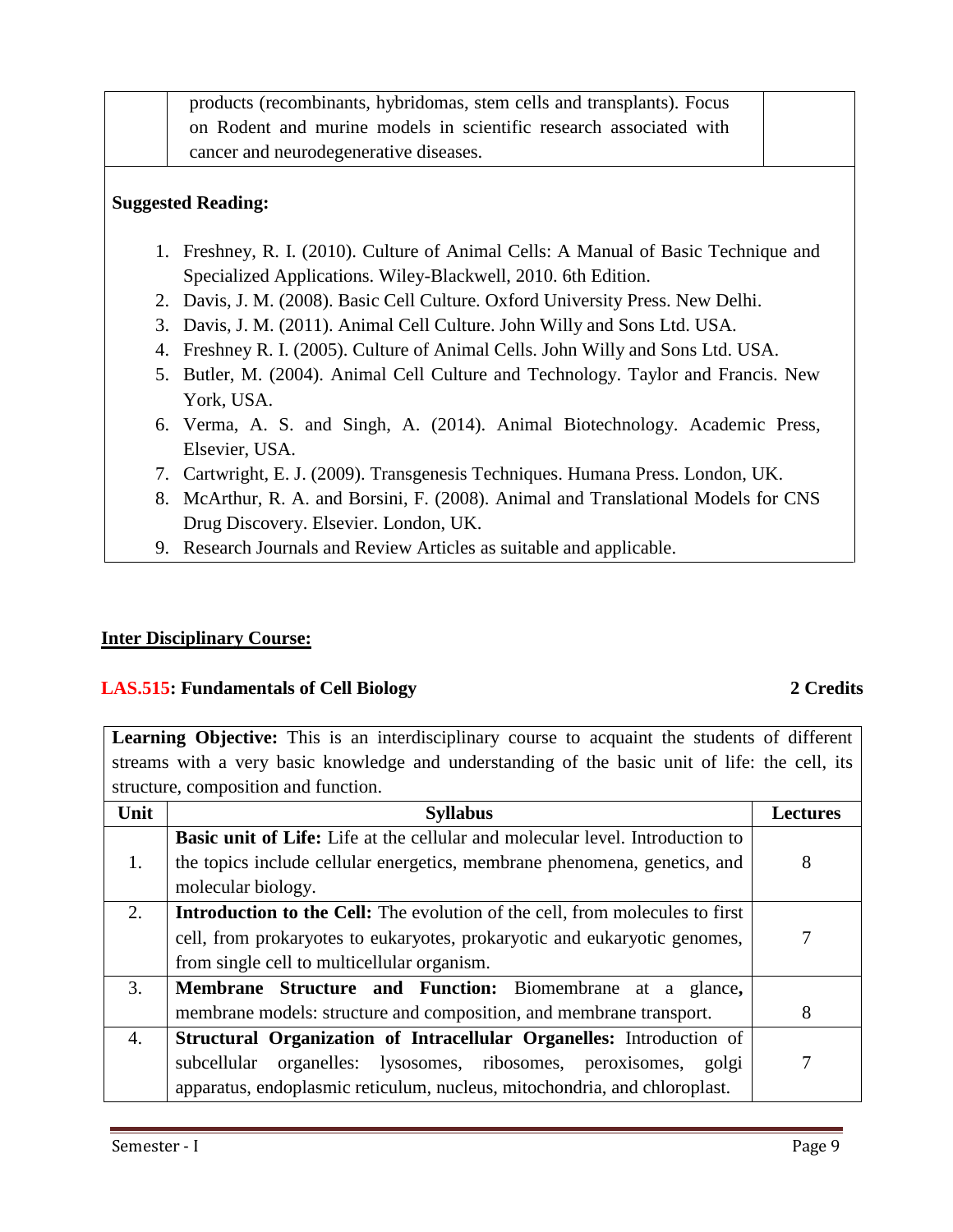### **Suggested Reading:**

- 1. Gupta, P. K. (2005). Cell and Molecular Biology. Rastogi publications, Meerut, India.
- 2. [James,](http://www.amazon.com/James-D.-Watson/e/B001HCVN6K/ref=sr_ntt_srch_lnk_1?qid=1311422012&sr=1-1) D. W., [Baker, T.A.](http://www.amazon.com/Tania-A.-Baker/e/B001H6OS90/ref=sr_ntt_srch_lnk_1?qid=1311422012&sr=1-1), Bell, S.P., Gann, A. (2009). Molecular Biology of the Gene. Benjamin Cummings, USA.
- 3. Johnson, A., Lewis, J., Raff, M. (2007). Molecular Biology of the Cell. Garland Science, USA.
- 4. [Lodish,](http://www.amazon.com/Harvey-Lodish/e/B000APJECU/ref=sr_ntt_srch_lnk_1?qid=1311422122&sr=1-1) [H.](http://www.amazon.com/Harvey-Lodish/e/B000APJECU/ref=sr_ntt_srch_lnk_1?qid=1311422122&sr=1-1), Berk, A., Chris, A. K. and Krieger, M. (2008). Molecular Cell Biology. W.H. Freeman, USA. Alberts, B., Bray, D., Lews, J., Raff, M., Roberts, K. and Watson, J.D. (2010).
- 5. Molecular Biology of the Cell. Garland publishers, Oxford.
- 6. Karp, G. (2010). Cell and Molecular Biology: Concepts and Experiments. John Wiley & Sons. Inc. New Delhi, India.

### **Compulsory Foundation Course:**

### **CST.501: Computer Applications for Sciences 3 (2L + 1P) Credits**

#### **Learning Objective:**

Upon successful completion of this course, the student will be able to:

- 1. Use different operating system and their tools easily.
- 2. Use word processing software, presentation software, spreadsheet software and latex.
- 3. Understand networking and internet concepts.
- 4. Use computers in every field like teaching, industry and research.

| Unit             | <b>Syllabus</b>                                                          | Lectures |  |
|------------------|--------------------------------------------------------------------------|----------|--|
|                  |                                                                          |          |  |
|                  | <b>Computer Fundamentals:</b> Introduction to Computer, Input devices,   | 8        |  |
|                  | Output Devices, Memory (Primary and Secondary), Concept of Hardware      |          |  |
|                  | and Software, C.P.U., System bus, Motherboard, Ports and Interfaces,     |          |  |
|                  | Expansion Cards, Ribbon Cables, Memory Chips, Processors, Software:      |          |  |
|                  | Types of Software, Operating System, User Interface of popular Operating |          |  |
|                  | System, Introduction to programming language, Types of Computer.         |          |  |
| $\overline{2}$ . | <b>Computer Network:</b> Introduction to Computer Network, Types of      | 7        |  |
|                  | Network: LAN, WAN and MAN, Topologies of Network, Internet               |          |  |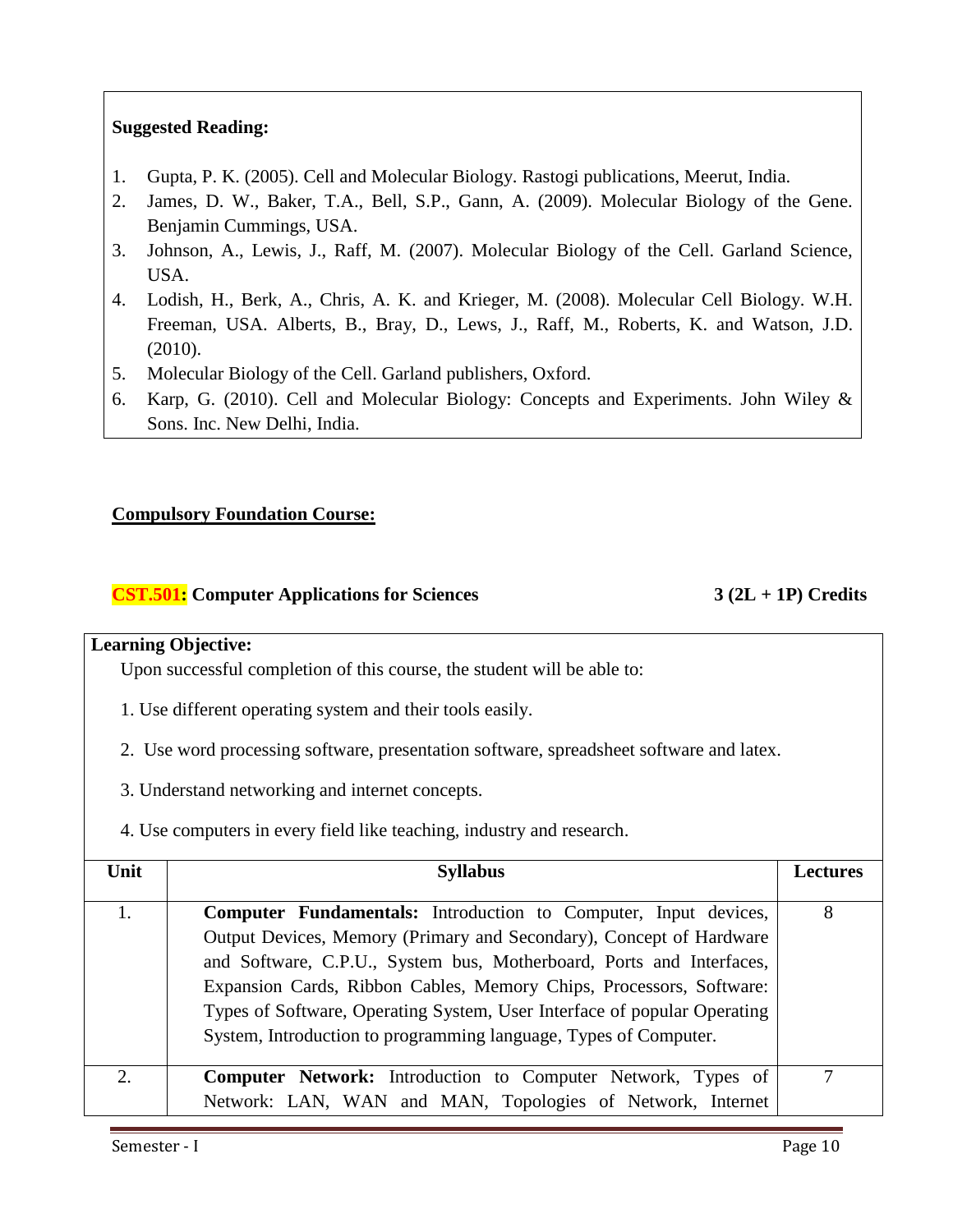|          | concept, WWW.                                                                                                                                                                                                                                                                                                                                                                                                                                                                |                |  |
|----------|------------------------------------------------------------------------------------------------------------------------------------------------------------------------------------------------------------------------------------------------------------------------------------------------------------------------------------------------------------------------------------------------------------------------------------------------------------------------------|----------------|--|
|          | Word Processing using MS Word: Text creation and Manipulation;<br>Table handling; Spell check, Hyper-linking, Creating Table of Contents<br>and table of figures, Creating and tracking comments, language setting and<br>thesaurus, Header and Footer, Mail Merge, Different views, Creating<br>equations, Page setting, Printing, Shortcut keys.                                                                                                                           |                |  |
| 3.       | Presentation Tool: Creating Presentations, Presentation views, Working<br>on Slide Transition, Making Notes Pages and Handouts, Drawing and<br>Working with Objects, Using Animations, Running and Controlling a Slide<br>Show, Printing Presentations, Shortcut keys.<br>Spread Sheet: Entering and editing data in cell, Basic formulas and<br>functions, deleting or inserting cells, deleting or inserting rows and<br>columns, printing of Spread Sheet, Shortcut keys. | 8              |  |
| 4.       | Use of Computers in Education and Research: Data analysis tools, e-<br>Library, Search engines related to research, Research paper editing tools<br>like Latex.                                                                                                                                                                                                                                                                                                              | $\overline{7}$ |  |
|          | <b>Suggested Reading:</b>                                                                                                                                                                                                                                                                                                                                                                                                                                                    |                |  |
| 1.<br>2. | Sinha, P.K. Computer Fundamentals. BPB Publications.<br>Goel, A., Ray, S. K. 2012. Computers: Basics and Applications. Pearson Education India.<br>3. Microsoft Office Professional 2013 Step by Step                                                                                                                                                                                                                                                                        |                |  |
|          | https://ptgmedia.pearsoncmg.com/images/9780735669413/samplepages/97807356694 13.pdf                                                                                                                                                                                                                                                                                                                                                                                          |                |  |

### **LAS.520: Lab Course (Practical) – I 5 Credits**

**Learning Objectives:** The lab course-I is designed to acquaint the students with a fundamental knowledge and understanding of the lab reagents preparation, biochemical estimation of biomolecules and techniques involved in biomolecule separation & study of cell structure and function.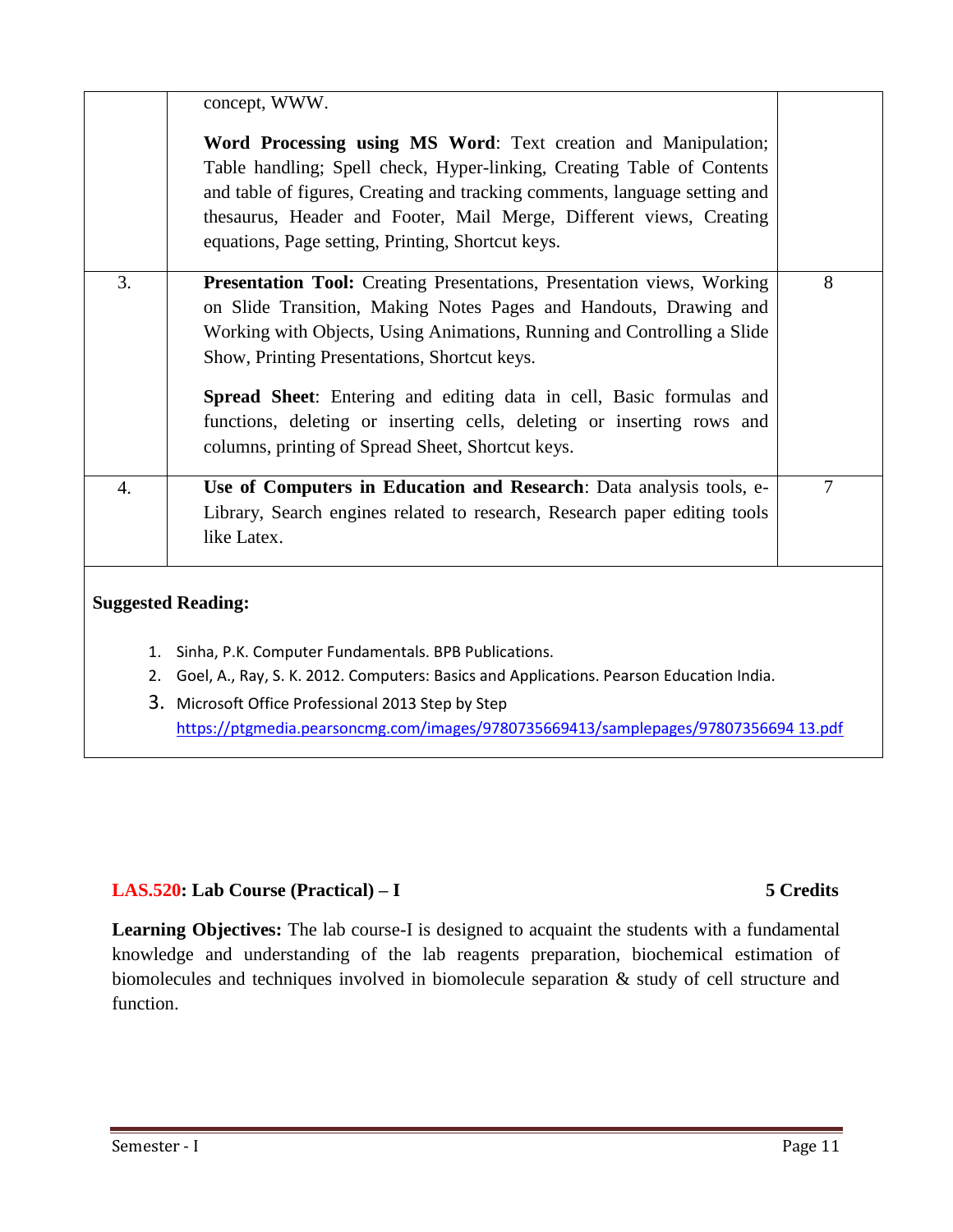- 1. Laboratory instrumentation
- 2. Preparation of Buffers and Solutions
- 3. Biochemical estimation and analysis of Proteins, Lipids and Carbohydrates
- 4. SDS-and native polyacrylamide gel electrophoresis
- 5. Gel filtration and Ion-exchange chromatography
- 6. Cell structure: Compound, Fluorescence, and Electron microscopy
- 7. Histochemistry: Fixation, Sectioning, Embedding, Processing and Staining
- 8. Immunocytochemistry
- 9. Identification of cell mitosis and meiosis stages
- 10. Specimen identification, DNA barcoding & Construction of phylogenetic trees

# **Note: \*Practicals may be added / modified depending on the available faculties / facilities / latest advancements**